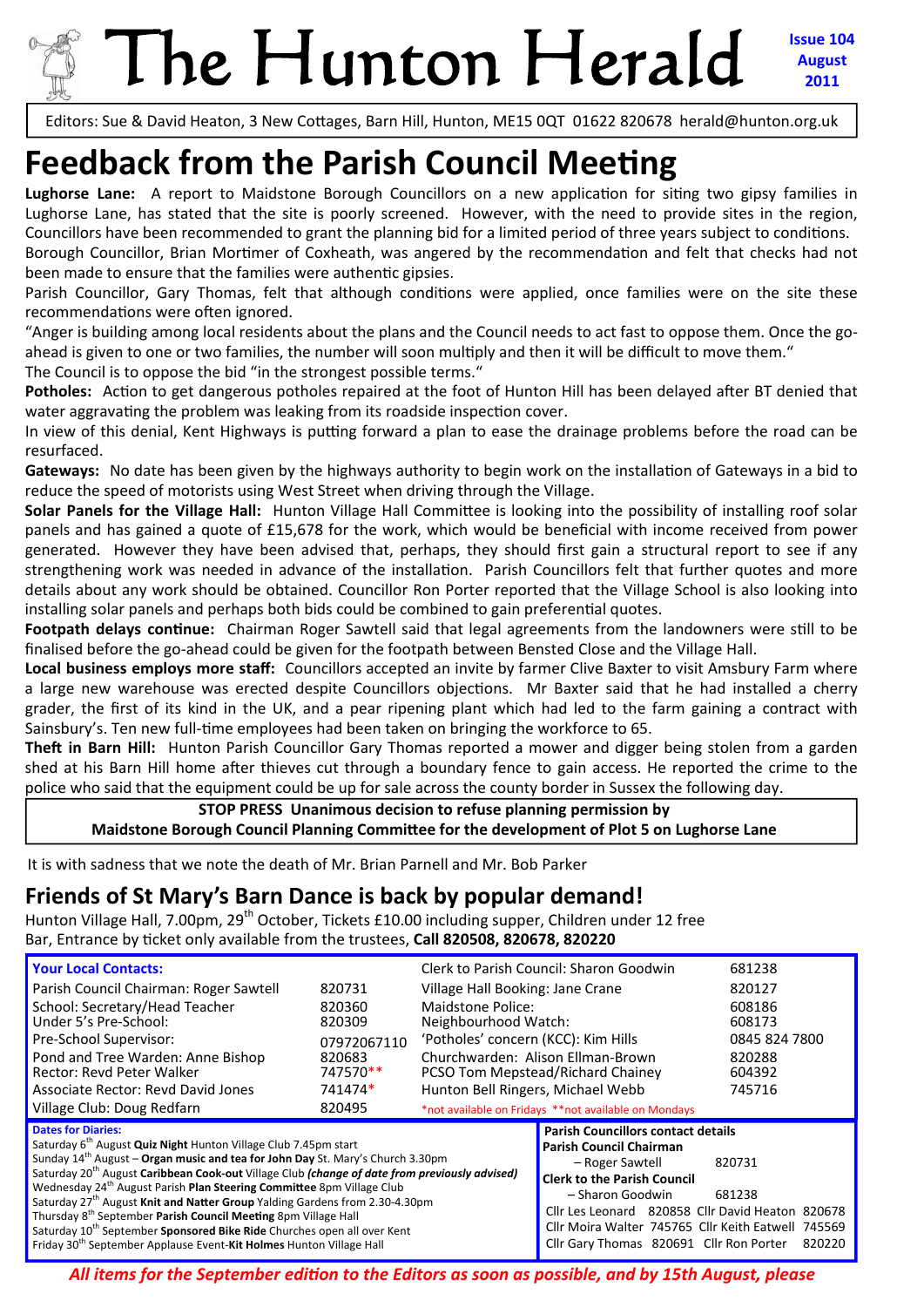Hi Folks

I am sitting at my desk during another hot spell and thinking about writing this letter. It's too hot to think, let alone type, I'm thinking. Then I cast my mind back to the wet, dark and cold days of winter when I had the same thoughts. Summed up very simply in the words 'why bother?' We simply feel weary of life and want to break out of the routine yet can't find the will to do so. 'Why bother' is an expression that I suspect comes into our minds many times during the day as perhaps having cleaned the house someone comes in and scatters dirt everywhere again. You've tidied your desk and now can't find anything. You've done something for someone and no word of thanks has followed and on it goes. There's a tedium of life that some see as comforting, others as challenging and yet more perhaps who get depressed.

It's sad really when we get that way and the holiday season is meant to break us out of that mould and bring us back to the many opportunities and pleasures that life offers. So often though, we find it hard to stop long enough or, to have a satisfactory break, which allows us to recharge our battery and to reflect on what life is all about.

*ConƟnued on back page* 

# **Hunton Wanderers Cricket Club – A Month of Mixed Success**

June and early July saw a series of mixed results for the three Hunton Wanderers cricket teams, with many games being affected by the wet weather in what should have been the start of summer. The 1<sup>st</sup> X1 under captain Dave Niblett saw their fortunes turn with an excellent win by 84 runs against Bapchild in early July with wicket keeper John Aldous maintaining a batting average of just under 90 for the season. The  $2^{nd}$  X1 under captain Ashley Maguire made a good start to the month with three wins in a row and James Kidner the team's opening batsmen averaging 60 for the season but their run ended in defeat away at Sandwich. The Sunday team under captain Dan Taylor are still seeking their first league win of the season but not for want of trying by the team and the skipper in particular, with Dan scoring an outstanding 145 not out against rivals Selling in a closely fought match in June, which ended with Selling overhauling Hunton's total with one ball to spare. For anyone interested in cricket, either playing or watching, there is always a game to watch at the ground every Saturday afternoon and every other Sunday with practice nets on a Wednesday evening, so why not come along and introduce yourself to one of the club members as we are always looking for new players both young & old to join us?

# **School Intruders**

Unfortunately recently we have had 'visitors' to our school grounds during the weekends and light evenings. They have now begun to damage property. Sunflowers, which our 4 and 5 year olds had planted and were taking delight in watching grow, were snapped off and wood was thrown into the pond which could have resulted in the liner being damaged.

If you do see anyone on the school site would you please phone the police for us as they are trespassing. The number to phone is 01622 604392.

# **Hunton Village Club Charity Race Night**

Hunton Village Club Committee has several entertainment events planned throughout this coming year. Volunteers from the committee have been working hard to offer something a little different, these are being advertised through the Hunton Herald and Saturday 2 July saw the first of these events taking place.

It was, therefore, disappointing that besides most of the committee very few members or villagers came along to the race night. Despite the low turn-out, win or lose, everyone enjoyed the evening and managed to raise an amazing amount of £350 for the Childrens' Trust charity.

**Quiz Night** ‐ Saturday 6 August in Hunton Village Club at 7:45pm. Teams of 2‐6 people. Come along and test your knowledge.

**Caribbean BBQ Cook Out Evening** ‐ Saturday 20 August in Hunton Village Club. 7:30pm onwards. We will waive the usual Club dress-code for this 1 night to allow you to come along in your casual, colourful, Caribbean clothes. Join us for a fun night of cocktails, BBQ, flowery shirts, shorts and sarongs.

# **Applause Autumn Season ‐ at Hunton Village Hall**

#### **Friday 30 September‐Kit Holmes**

Enjoy an uplifting evening of Kit's gorgeous guitar, poignant lyrics and feisty fiddle playing all with Kit's incredible sense of fun. Kit will be accompanied by Allan Greenwood on guitar.

Start time 7.45pm for 8pm. Tickets now available £10 Under 21's £5 Available from 01622 820683 or 820678

Licensed bar. All proceeds go toward the Village Hall maintenance fund. Next major project ‐ working towards a more sustainable heating provision.

### **Hunton Art Group**

Heather Smith is hoping to set up a local art group for those that are interested,. This is aimed at all abilities, but particularly no one need be put off. Please contact Heather on 820640 for more details.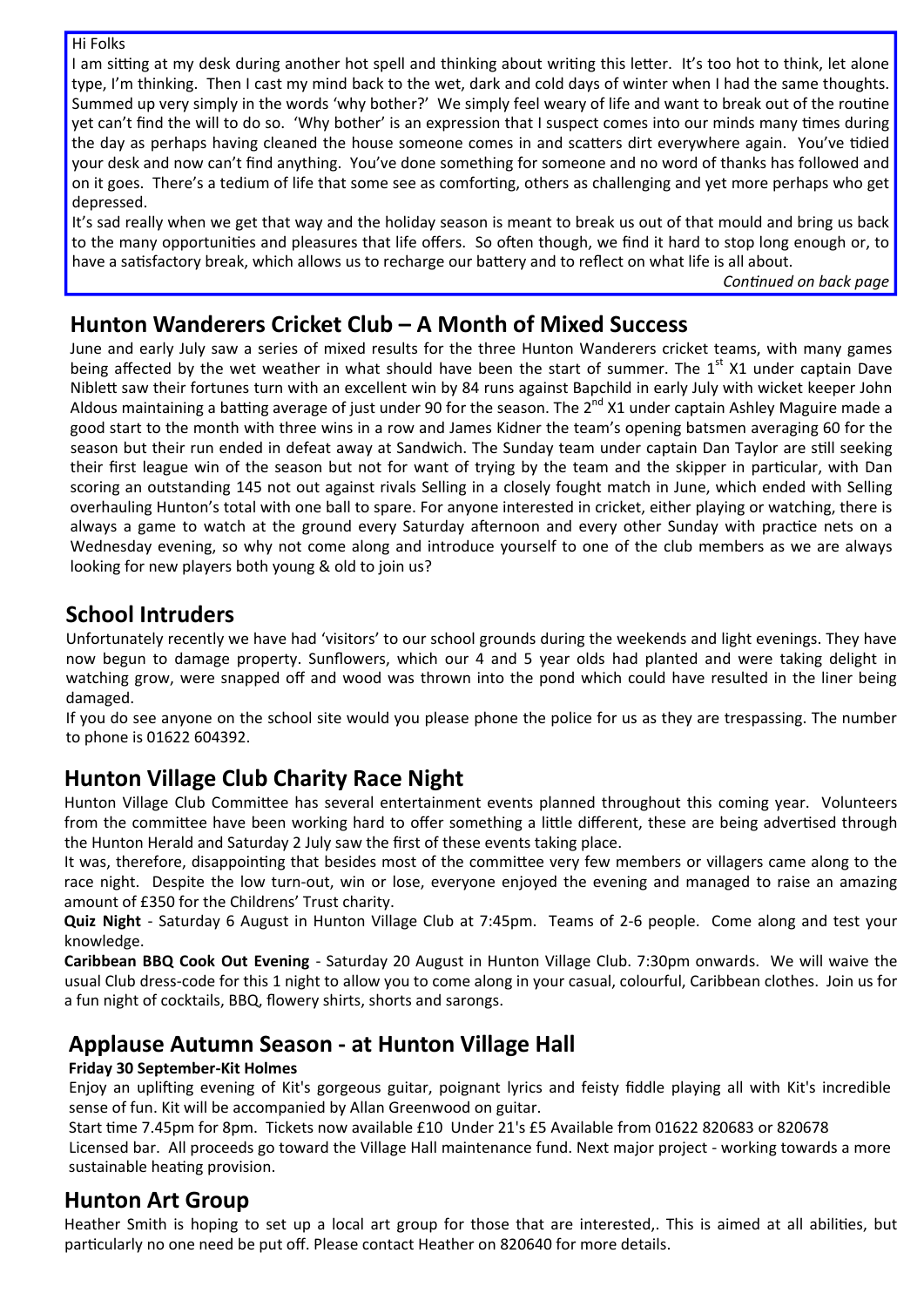# **Change in Focus for the Parish Plan**

Now that the consultation on the Parish Plan and the action plan has been identified, the focus now needs to be on implementation of that plan.

At our meeting on Wednesday 20<sup>th</sup> July we managed to entice some new members to the Steering Committee and are hoping that we also now have a new Chair and Secretary. We are keen that we continue to maintain these meetings as 'Open' meetings for anyone to attend. We are all busy people and people do not always want to feel committed to becoming a formal member of a group, but want to keep pace with what is going on and help in any way they can when they can. Please do feel free to pop along to any of these meetings. The next meeting is Wednesday 24<sup>th</sup> August at 8pm at the Village Club.

We are anticipating that there will be 3 main working groups to deliver on the actions. The pace and scope of what can be achieved will be dependent on how many people want to get involved. The suggested groups are:

**1. HIGHWAYS &TRANSPORT** HGVs, Potholes, Snow clearance, Speeding, Parking, Public & Community Transport

**2. VILLAGE INFRASTRUCTURE** Central Hub, Shop, Affordable Housing

**3. ENVIRONMENT** Footpaths, Ditches Drainage and hedges, Fly tipping & Rubbish, Recycling & Sustainability.

A few people signed up to assist with some of the areas identified but we still need a lot more people to help out in whatever way they can. Would any one like to have a go at leading any of these groups or support a group to help tackle a specific area?

The subjects of the Central Hub, Fly tipping and Rubbish and Speeding have so far captured people's imaginations.

Mike Summersgill has agreed to take the lead for **Sustainability and Recycling** which will sit as a subgroup of the Environment group. Mike would also like to include 'Biodiversity' within this remit as it all impinges on ditches (via ponds & the Beult) and also the local trees, woods, orchards & agricultural practices. If you want to find out more or would like to get involved please contact Mike on Tel: 07779-367412 or 01622-820429 or email: senseass@btinternet.com.

Is anyone interested in Fund raising? We have a vacancy for a fundraising position on the committee. Carl Adams from Action with Communities in Rural Kent explained that the Funding Buddies scheme would provide the group with a mentor that would help identify the sources of funding and give assistance with bid-writing, so there could be a lot of help on hand for this role!

If anyone is interested in any aspect of the Parish Plan please ring Sue Heaton 820678 or email susan.heaton1@virgin.net or email Barbara Wright at huntonparishplan@btinternet.com 
Sue Heaton

# **Sponsored Bike Ride**

This summer, members of **Hunton Wanderers Cricket Club** are holding the second of their epic sponsored bike rides, aimed at raising money to restore or replace our ageing pavilion and also to support a worthwhile charitable cause. This year, we are dedicating the event to the memory of our friend **Andrew Vickers**, who played for HWCC regularly until he was tragically taken from us late in 2010. We are therefore supporting **Diabetes UK** and will donate half of the money raised to this worthwhile cause. As for the route, we have decided to **go nuclear** ‐ we start from **Hunton Cricket Ground at 10.00am** on **Sunday 28th August 2011**, and will finish, cycles and muscles permiƫng, at **The Britannia Inn, Dungeness Point**. So please sponsor us generously.

We are hoping to raise a total of £1,500 this year and we are happy to accept sponsorship pledges by telephone or email as well as in person. To pledge your support please telephone **Simon or Dan Taylor on 01622 674193** or email thefourtaylors@blueyonder.co.uk **bluestion and the set of the set of the set of the set of the set of the set o** 

# **Hunton Club Book Group ‐ Review of The CorrecƟons by Jonathan Franzen**

Enid and Alfred Lambert are elderly and although their adult children are living independent and complex lives Enid wants to arrange one last family Christmas together. This is no easy matter. Stubborn Alfred has Parkinson's disease and is gradually losing all his faculties. Their affluent elder son, Gary, is under the thumb of his manipulative wife who has no intention of spending Christmas with her parents-in-law and uses her three sons to conspire against Gary. Their younger son Chip, a disgraced university professor is stuck in Lithuania after getting involved in a fraudulent business enterprise and their bi-sexual daughter, Denise, a successful restaurateur is making mistake after mistake with her love affairs. Added to this mix is Enid and Alfred's pre‐Christmas cruise during which Alfred's symptoms become horribly apparent and Enid starts to look closely at her marriage and herself.

This novel encouraged very split opinions from the group. On the one hand one person thoroughly enjoyed what they described as an excellent novel and thought that it was brilliantly written, she loved the exploration of all the family members and cared enough about them to keep reading. And did it take some reading, being both long and the description of the various business dealings quite challenging. The stories were varied and the situations often humorous and always complex.

A few others agreed it was well written with good characterisation and interestingly observational although disjointed and lacking resolution. Some of this group finished it, others didn't.

As for the rest of us, well, we gave up quite early! We didn't like the characters, found the book boring and began skipping passages in order to find something worth reading. We didn't succeed!

Scores varied from  $1 - 9$  resulting in an average score of 6.

Our book for July is My Family & Other Animals by Gerald Durrell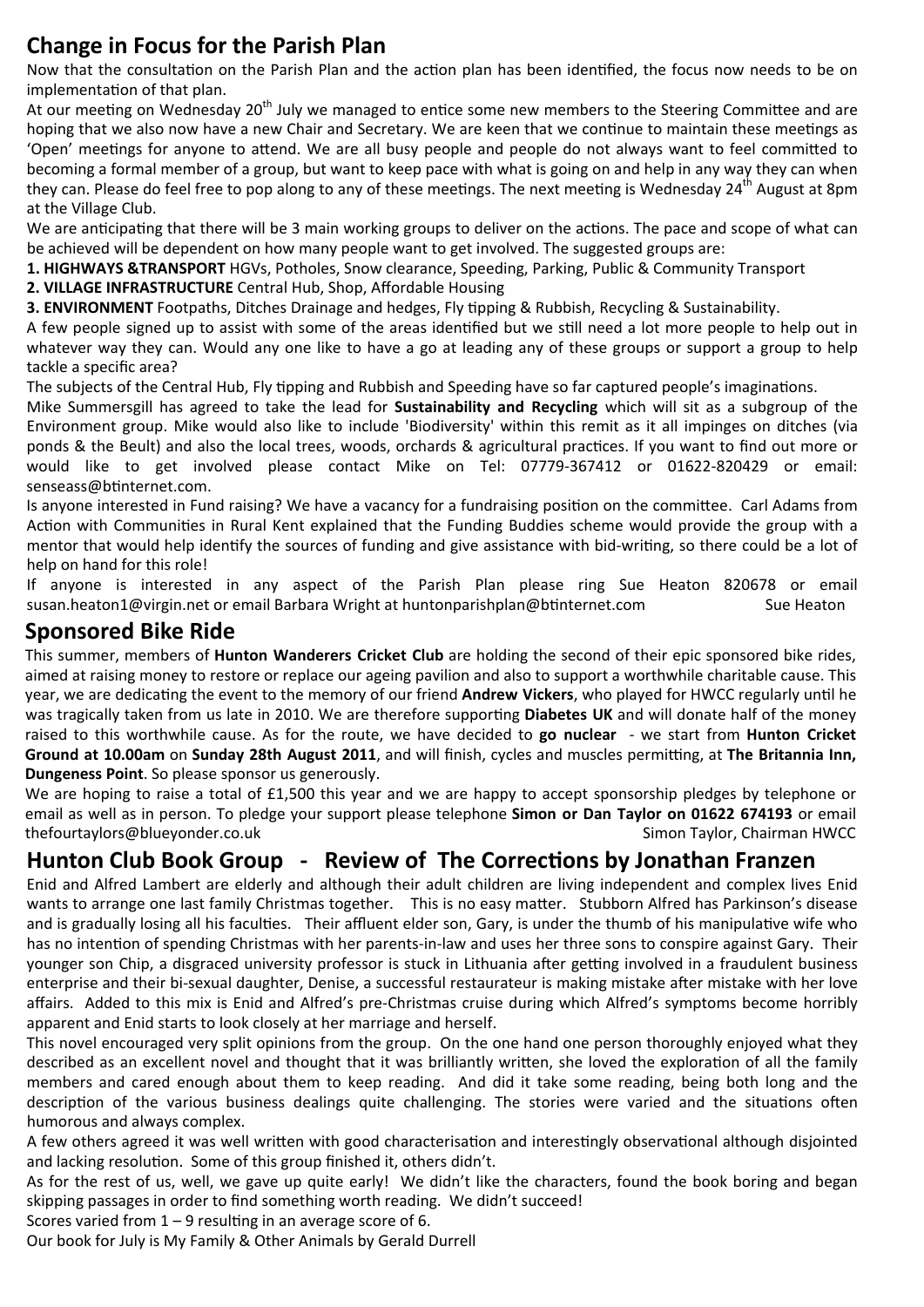#### **At St Mary's Church in August**

| <b>Notices</b>                                         | <b>Services</b>                                  |
|--------------------------------------------------------|--------------------------------------------------|
| <b>Coffee Rota</b>                                     | Sunday $7th$ August – Trinity 7                  |
| Sunday 7 <sup>th</sup> August McSweeney Family         | 11.00 am Family Service - Rev David Jones        |
| <b>Flowers</b>                                         | Readings: Preacher's choice                      |
| Sunday 7 <sup>th</sup> August Mrs. McLaughlin          | Sunday 14 <sup>th</sup> August - Trinity 8       |
| Sunday 14 <sup>th</sup> August Mrs. Wright             | 09.30 am Holy Communion - Rev Peter Walker       |
| Sunday 21 <sup>st</sup> August Mrs. Wright             | Readings: Genesis 45:1-15 and Matthew 15: 21-18  |
| Sunday 28 <sup>th</sup> August Mrs. D Martin           | Sunday 21 <sup>st</sup> August -Trinity 9        |
|                                                        | 11.00 am Morning Prayer - Christine Bostock      |
|                                                        | Readings: Exodus 1: 8-2:10 and Matthew 16: 13-20 |
| <b>Vacancy on the Parish Council</b>                   | Sunday 28 <sup>th</sup> August -Trinity 10       |
| There is a vacancy on the Hunton Parish Council.       | 11.00 am Holy Communion - Rev David Jones        |
| If anyone is interested or would like to discuss this, | Readings: Exodus 3:1-15 and Matthew 16: 21- end  |
| please contact the Clerk, Sharon Goodwin on 01622      | Sunday 4 <sup>th</sup> September                 |

11.00 am Family Service ‐

Readings: Preachers Choice

*ConƟnued from page 2* 

681238

I don't want to be depressing; rather I want to ask what gives us the 'kick' that motivates you into doing things when life gets wearisome? Perhaps it's a long walk, a funny story, meeting a friend or treating our self to something that you really like. It may also reflect your outlook on life and perhaps a need to feel valued and part of the bigger picture. I recall the story of a lady recently bereaved and on her first holiday abroad, since the death of her husband, found her flight home delayed so when she landed she rushed off to join the queue for the phone (no mobiles then!) only to realize when she reached the front of the queue that she had no one to ring and no one knew she was late so no one was worried about her!

That story, true I gather, reflects the feeling of so many. Who knows? Who cares? Perhaps the writer of Psalm 139 had the answer when he wrote:

O God, you search me and know me, You know my being and my doing

From far off, you read my inmost thoughts ……

The answer is simple really, God knows and cares! Have a good rest this August and come back refreshed. David

# **Sponsored Bike ride ‐ Saturday 10th September**

Have you a bike hidden away, thought about going for a spin? How about taking part in the Friends of Kent Churches and raising money for St Mary's Church Hunton. Get sponsored and visit as many churches as possible on the day. Churches are open all over Kent. You can plan

your own route to start and finish any time between 10am and 6pm. What an opportunity to get out and enjoy our countryside and keep fit.

Contact Allison Ellman-Brown (820288) for a sponsor form or down load one from the website by visiting http:// www.friendsofkentchurches.co.uk/bike\_ride.php

# **Musical CelebraƟon for John Day**

Come and enjoy afternoon tea and music on the organ to mark the birthday of John Day, who died on  $21<sup>st</sup>$  May.

St. Mary's Church Hunton, Sunday 14<sup>th</sup> August 3.30pm.

Any donations will go towards the restoration of St. Mary's ancient doors.

The next freighter visit Saturday 1 October 13:40 ‐ 14:10

# **Bell Ringing**

**Did You Know** that St Mary's has it's own Team of Bellringers? If you are interested in joining the Team you are invited to come along on our practice nights on Friday's between  $08:00 - 09:15$ pm. No experience necessary. Or for more information call Michael Webb on 01622 745716.

| <b>August</b>                                                                                     | 7th          | 14th                 | 21st          | 28th     | 4th Sept     |  |
|---------------------------------------------------------------------------------------------------|--------------|----------------------|---------------|----------|--------------|--|
| Coxheath                                                                                          | 11.00 HC     | 11.00 MP             | 11.00 HC      | 11.00 FS | 11.00 HC     |  |
| E. Farleigh                                                                                       | 09.30 Matins | 08.00 HC<br>11.00 FS | 09.30 HC      | 08.00 HC | 09.30 Matins |  |
| Linton                                                                                            | 09.30 HC     | 09.30 FS             | 08.00 HC      | 09.30 HC | 09.30 HC     |  |
| W. Farleigh                                                                                       | 08.00 HC     | 11.00 MP (Trad)      | 9.30 MP (Mod) | 09.30 HC | 08.00 HC     |  |
| HOLILLI, Osanaria LA B. Marchie Brever (La Desles Common Brever FC, Forth Control CM, Control CM) |              |                      |               |          |              |  |

HC: Holy Communion, MP: Morning Prayer, (bcp) Book of Common Prayer, FS: Family Service, SW: Service of Word

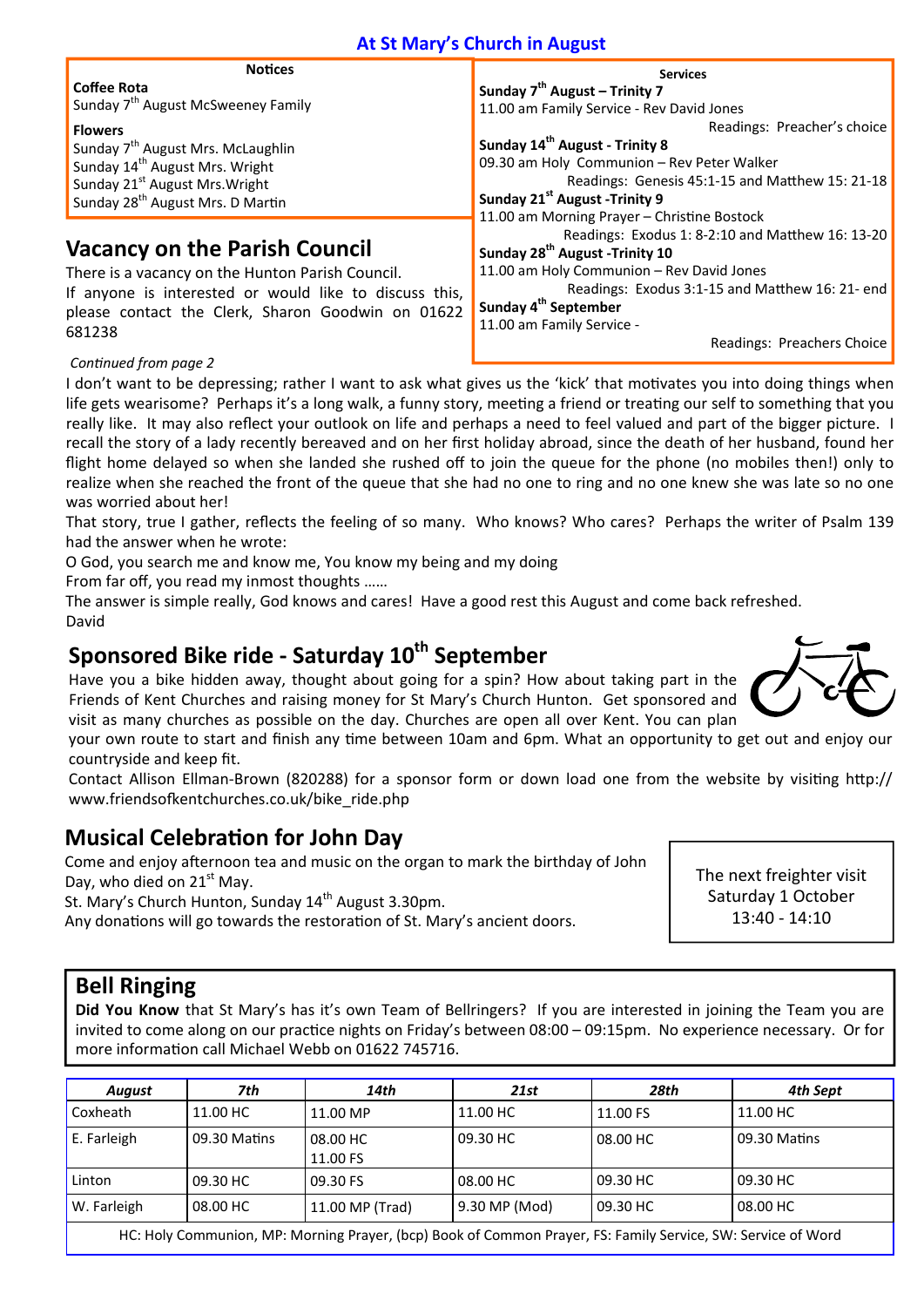#### Hunton Fete - 25<sup>th</sup> June 2011



What a treat the fete was this year, even the weather came good for us. It was a delight to see all the hard work pay off with a real fun event with something for everyone. We are grateful for all the positive comments and have thanks  $W$  $\Theta$ received. After costs we raised a whopping £2000 which will go

towards the fete for next year and other community based activities for the village.

A big thank you must go to Cllr Paulina Stockell who opened the fete for us as people came streaming in. Paulina spent a long time at the fete around the stalls and took time to view the Parish Plan stand and buy one of the Hunton bags!





At the art exhibition, also sharing tent space with the Parish Plan, we had a good selection of art works from 6 local artists using a variety of media and spanning many subjects.

One happy customer was pleased with his purchase. A selection of greetings cards, kindly donated by another artist, were also sold. It was a delight to learn that there was a good level of interest shown in setting up an art group in Hunton. Thank you

to each artist who took part.

There was friendly and

sometimes fierce competition at the welly wanging with some excellent (and some slightly dubious) wanging techniques. The Men, Ladies and Seniors threw an adult welly and for the categories of Junior and Infant a children's welly was used. Memorable moments included one or two welly throws coming close to scoring a goal instead at the next door penalty shoot out and thank goodness for the overhead netting on the coconut shy. The large tree did not go



unscathed either! The winners of each section were: Rob King (Men's category - 34.0 m), Camilla Day (Ladies - 18.90m), Jeff Waite (Senior - 19.10m), Jack Davis (Junior - 35m), and Lydia Kelly (Infant -



7.10m). Many thanks to the Golden Boot in Maidstone for supplying the equipment and prizes.

A really big thank you must go to the Huntones who provided